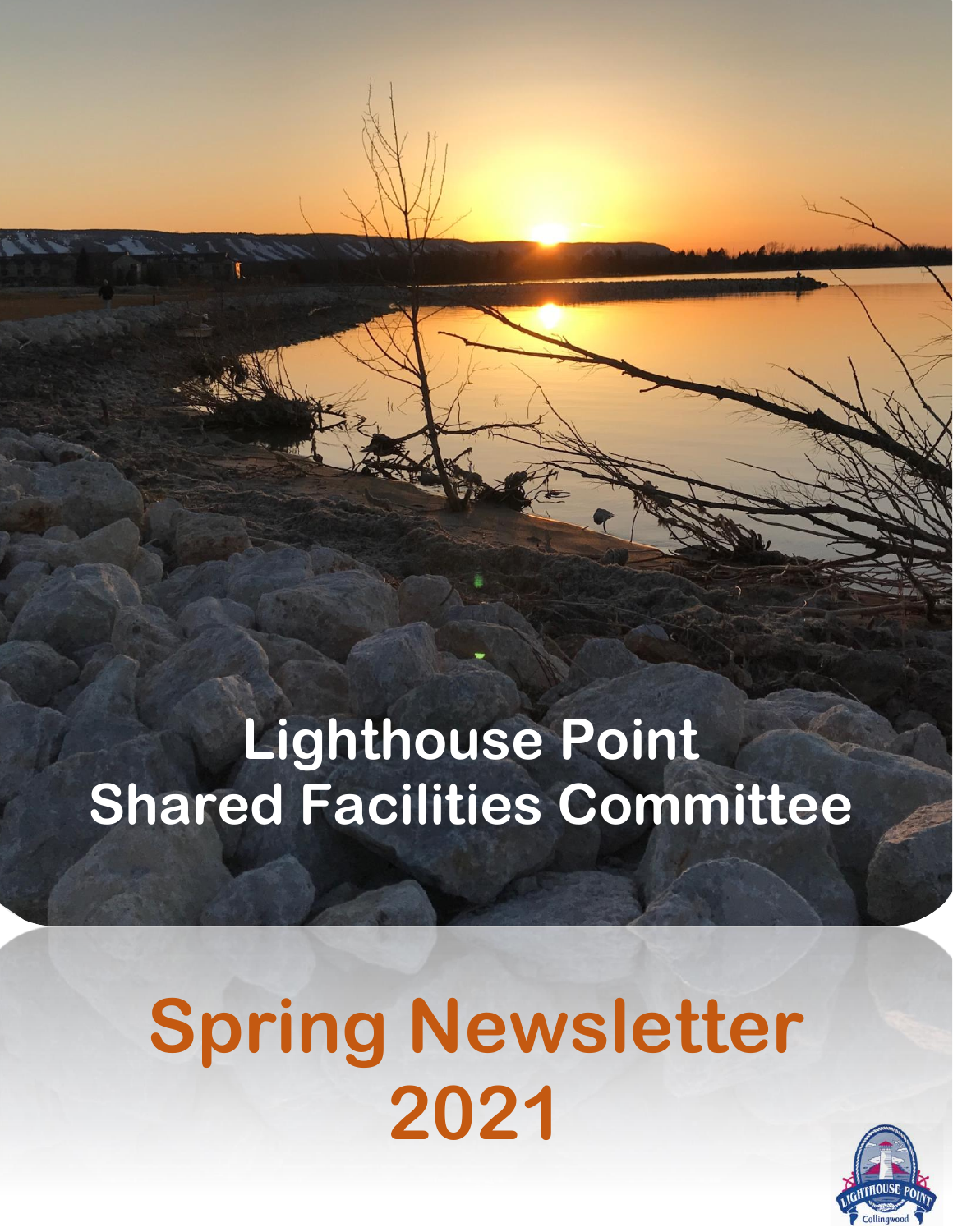# **MESSAGE FROM SFC CHAIR**

Hello Lighthouse Point Villagers,

Our village is springing into action to shake off the effects of winter and begin the renewal we all would like to see. A lot of work has been done over the winter by Property Management and many dedicated resident volunteers to lay the groundwork for some significant changes at LHP.

There are many ways for residents to participate. Please consider contributing some of your time or resources. We are currently looking to populate two Task Forces. One to create a drainage improvement and rehabilitation plan and the other to provide advice on a site-wide communications network for access control, security functions and infrastructure monitoring. If you are interested, please contact Property Management. SFC must of course protect LHP from risk. Please read and understand the disclaimer of liability as it relates to volunteer activity in Appendix 1 below.

You, the residents, have responded to the recent survey with enthusiasm. The response rate was greater than 70% which makes the results statistically significant. Thank you for taking the time to fill in the survey. Your feedback is important.

An exciting initiative which is underway is the implementation of new Property Management software. This will revolutionize communication between residents and Property Management while increasing efficiency and improving transparency. Change is not always comfortable, however, your Shared Facilities Committee believes this step is a positive and necessary one. Please do your part by fully utilizing this system once implementation for your corporation is complete. It will cover a wide array of information and tasks, such as allowing you to book amenities, check your account, receive announcements and much more. You can have a look at what is in store by going to [Condo, HOA and](https://www.condocontrolcentral.com/)  [Property Management software | Condo Control Central.](https://www.condocontrolcentral.com/)

A household waste system utilizing seven points of collection around the property has been approved by your Shared Facilities Committee. These collection points will have separate receptacles for waste, organic and recyclable materials. Installation is expected to take place in September. Additional information will be provided prior to the next Owners Townhall.

The shoreline work that was started last year is to be completed this spring, leaving us with two wonderful beaches. The West Beach is most suitable for small children. We encourage all others to use the East Beach as much as possible, as it offers more space. In both cases, please be mindful of the amount of space you are occupying to allow as many users as possible, while maintaining physical distancing.

The main thrust of this newsletter is about our beautiful grounds and how you might help enhance them. So please read on.

Colan Inglis Chair, Shared Facilities Committee.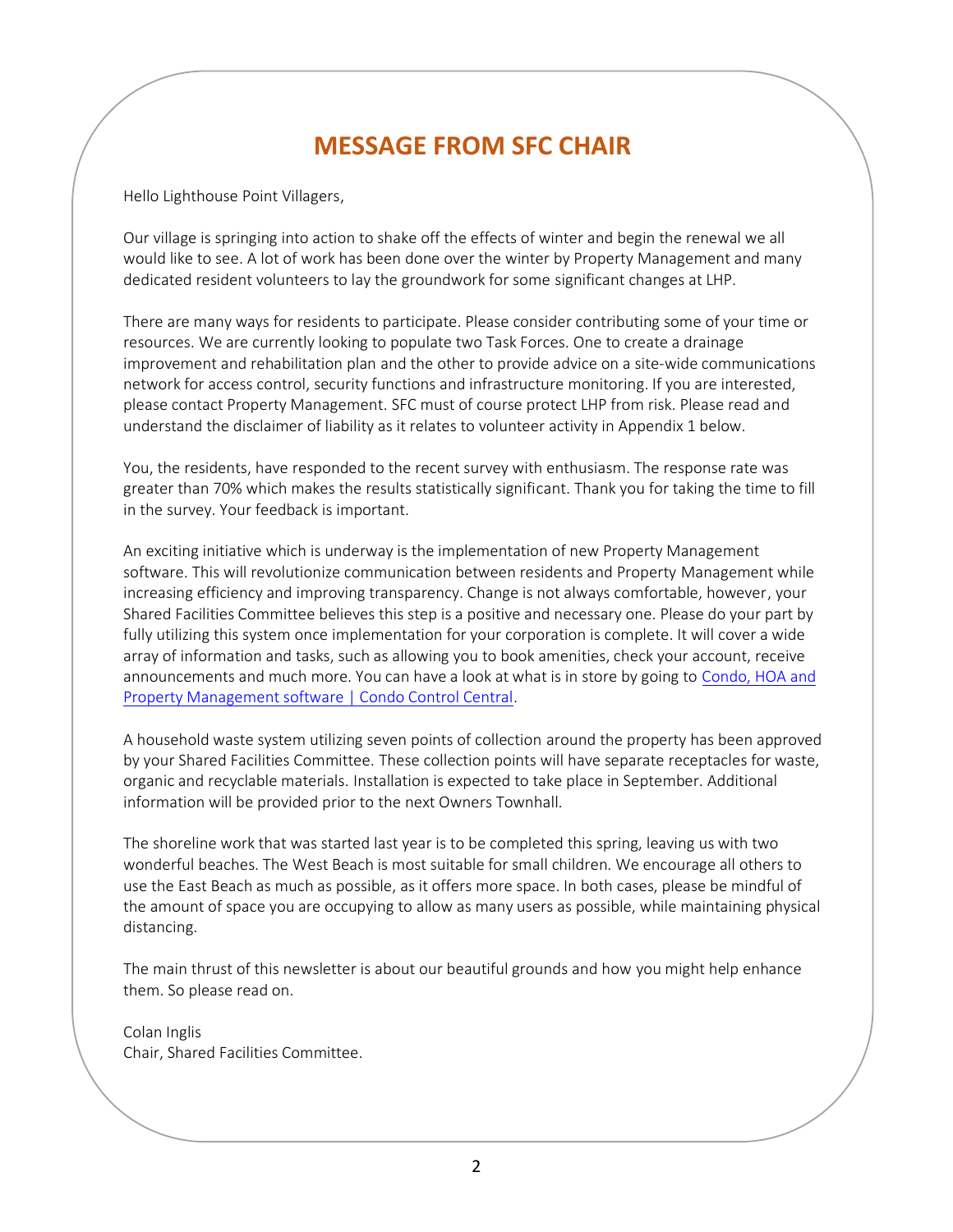#### **GARDENS**

Spring has finally officially arrived, and it is once again time to put on our "gardening hats" and start planning the season!

Anna Sauve, LHP's Master Gardener, has been hired by Shared Facilities to assist Property Management in supervising our garden contractor this year (see below for more info).

LAG is arranging a Garden Week in early May (weather and pandemic dependent) when, with the assistance of a rented machine and a licensed operator, we will assist garden clubs with their 2021 garden goals by:

- 1. Removing and disposing of old shrubbery
- 2. Moving large rocks to focal locations
- 3. Removing unwanted potato stone
- 4. Supplying and delivering triple mix to garden beds (to be spread by garden clubs)

Each garden club will be contacted prior to the garden week to discuss the work to be completed in their condo gardens, and to provide scheduling information. With any funds remaining in LAG's budget after our garden week expenses, LAG hopes to do the following:

- 1. Provide natural cedar or pine mulch, as recommended by the Master Gardener, to each garden club for distribution around their gardens (this type of mulch provides all the benefits of mulch, but eventually degrades and enriches the soil). To support the Master Gardener's vision for LHP, we ask that all garden clubs comply with her recommendation and use only natural cedar or pine mulch in their gardens.
- 2. Have one or two community planting days to improve the gardens at the front and along the roadside at the RBCC, as well as at the entrance and the waterfall gardens.

#### **LHP's MASTER GARDENER**

Last fall, LAG introduced Anna Sauve, our Master Gardener, to assist the garden clubs. She met with each garden club and assessed the past summer's projects with a view to help plan for the 2021 garden projects. Reports were compiled for each condo corporation with suggestions and recommendations, summarized and submitted to LAG for actioning in 2021.



Anna has again been brought on to help carry forward the implementation of LHP's 5-year landscaping strategy to guide the improvement of the existing landscape and grounds, taking into consideration the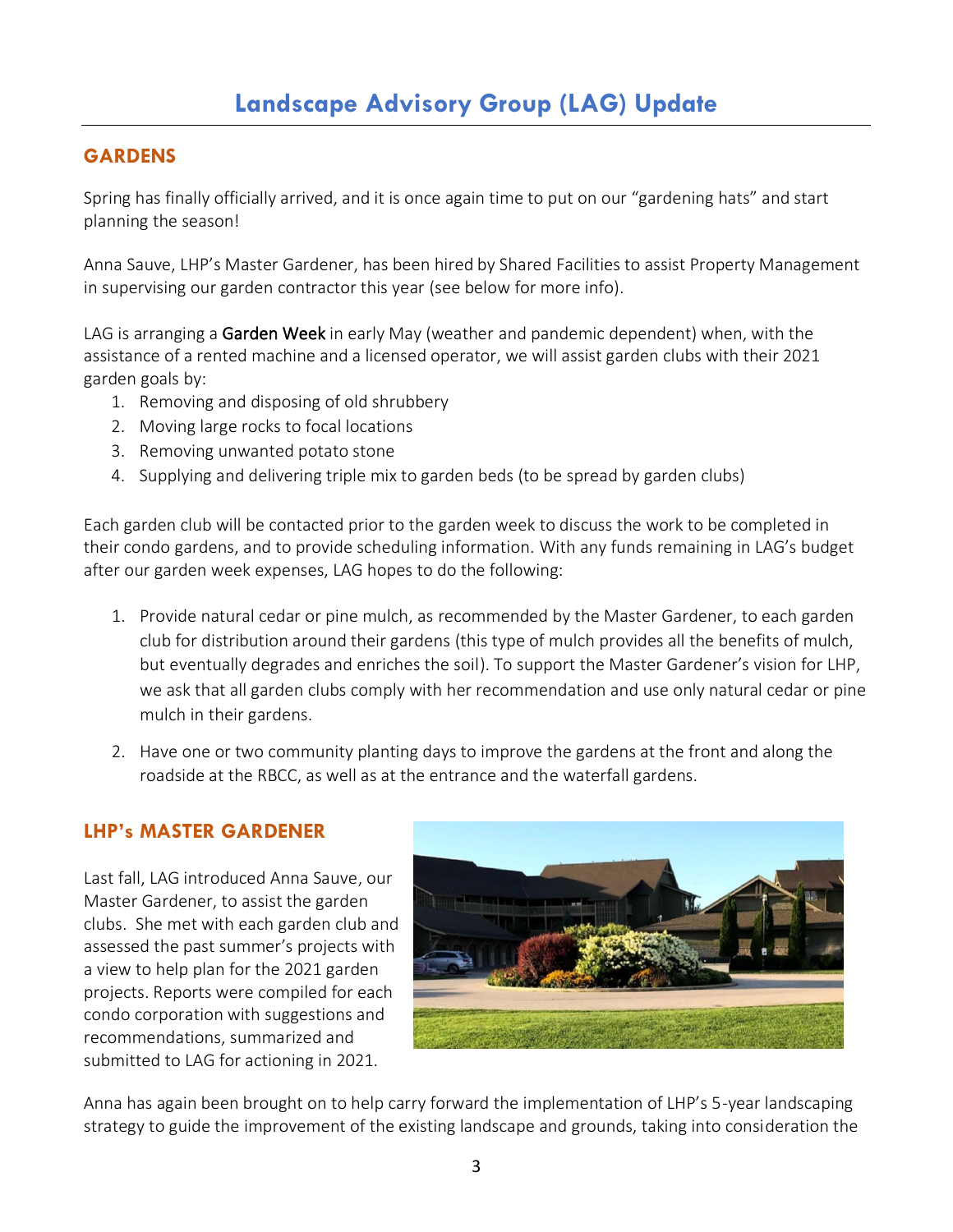need for cost control. This upcoming season, she will also have an expanded role as Landscape Supervisor and will be at LHP on Mondays and at different times throughout the week to schedule and oversee the work done by our gardens' contractor.

With a vision in place for the overall community, she presented a Spring "Start Up" list to LAG and Property Management. While the focus will be ensuring the garden maintenance contractual obligations are being met, it is important to continue to address the issues, plantings, suggestions, etc. that we identified during the fall walkabouts so that appropriate action plans can be put into place with the garden clubs and/or garden contractor as needed.

To support the garden clubs, Anna will be available. Every Mon. afternoon weather permitting on the lawn north of the Boathouse Starting Apr. 19 from 4:30 to 5:30 (first group of four) or 5:30 to 6:30 (second group of four). Please book your preferred time through the Property Management office. Space may be limited to one representative per club. Bring your own chair, wear a mask and maintain distancing.

She will be available to answer your questions or to discuss your garden club's plans for your gardens. As we work to support the Master Gardener's cohesive vision for the LHP community, keep in mind that any significant changes to your gardens must be done with the Master Gardener's support and advice. We're hoping that these Monday afternoons will become an opportunity not only to obtain advice, but to also come together as a gardening community to socialize and support each other.



#### **TREES**

We made a great start last year towards improving the health and wellbeing of LHP's mature tree canopy. We will be completing several projects from now until the fall in transplanting, pruning and maintaining our beautiful variety of trees, including ornamental pear trees, spruce, honey locust, Norway maple, ash and pine. See Appendix [2] for details and timing of each project.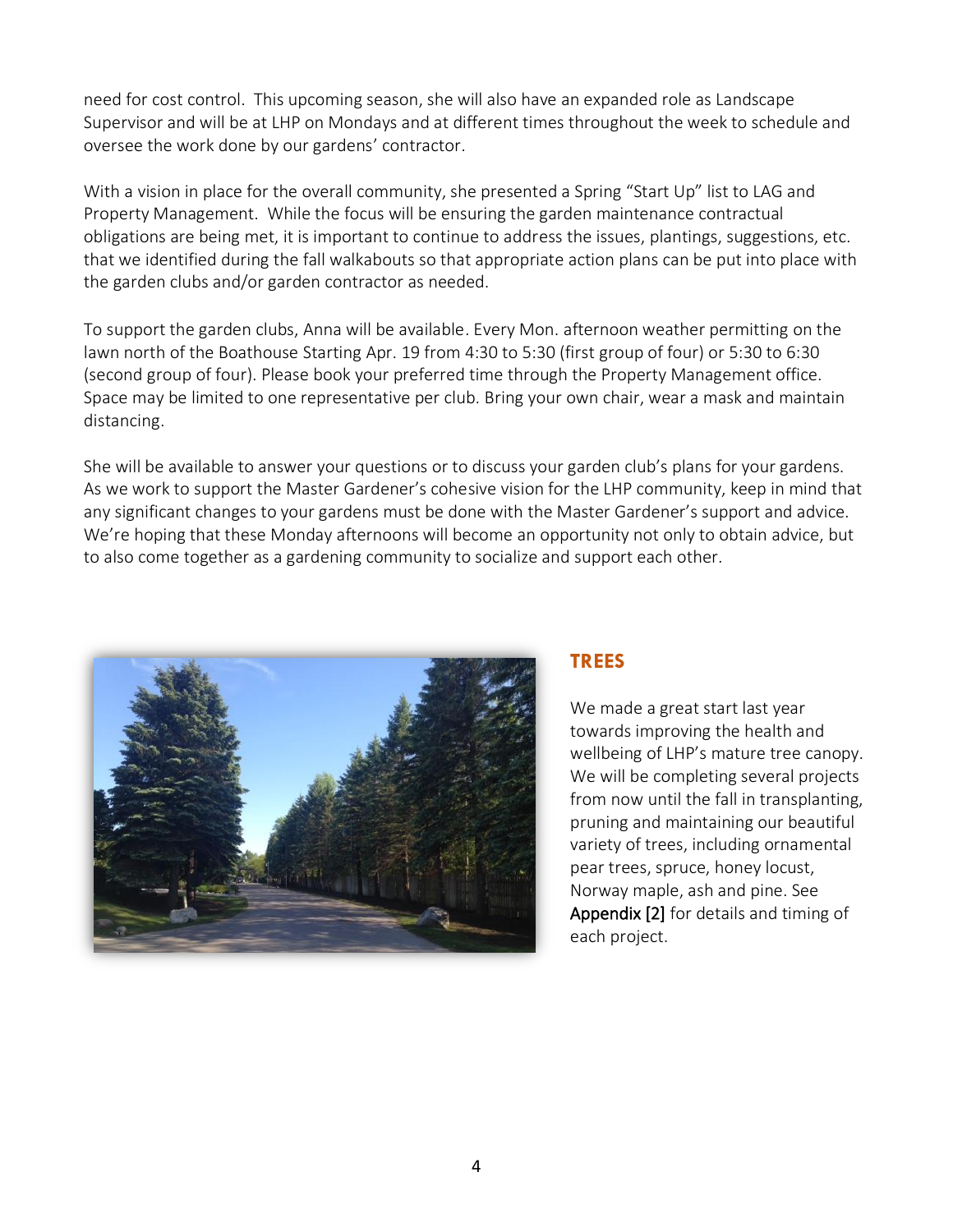#### **EAST BEACH**

In order to address the growing demand for kayak rack spaces, 3 new kayak racks are now in place. Property Management will be contacting people on the waitlist.

Once the beach restoration work (cleaning and sand replenishment) has been completed, LAG would like to explore opportunities for providing more seating along the east waterfront.

The Marina Advisory Committee has agreed to provide funding to rehabilitate the nautical features near the East Beach and to improve the garden beds around the boathouse, so the whole East Beach area should look refreshed and ready for a busy 2021 summer season.

### **Lighthouse Point Donations**

Several Lighthouse Point residents have expressed an interest in making a personal or memorial donation to enhance the LHP environment and landscaping. A donations policy has been approved, and any interested residents are invited to review the guidelines and submit their request.

Examples of allowable donations include benches, picnic tables, trees, and garden plants. Property management, in conjunction with the applicable LHP groups or committees, will also consider, on a case-by-case basis, "special donations" of other items, such as the replacement or repair of a structural feature like a gazebo or a purchase of a new item for the RBCC. The donor may suggest the location or placement of any donated item(s), however, these will be determined by consistency in look on LHP grounds as well as viability of plantings.

Residents can also make a monetary donation to the Landscaping Advisory Group or their condo corporation Garden Clubs to further enhance the gardens and grounds. LHP welcomes anyone wishing to participate in the donations initiative and encourages them to contact property management for policy details, guidelines, and options.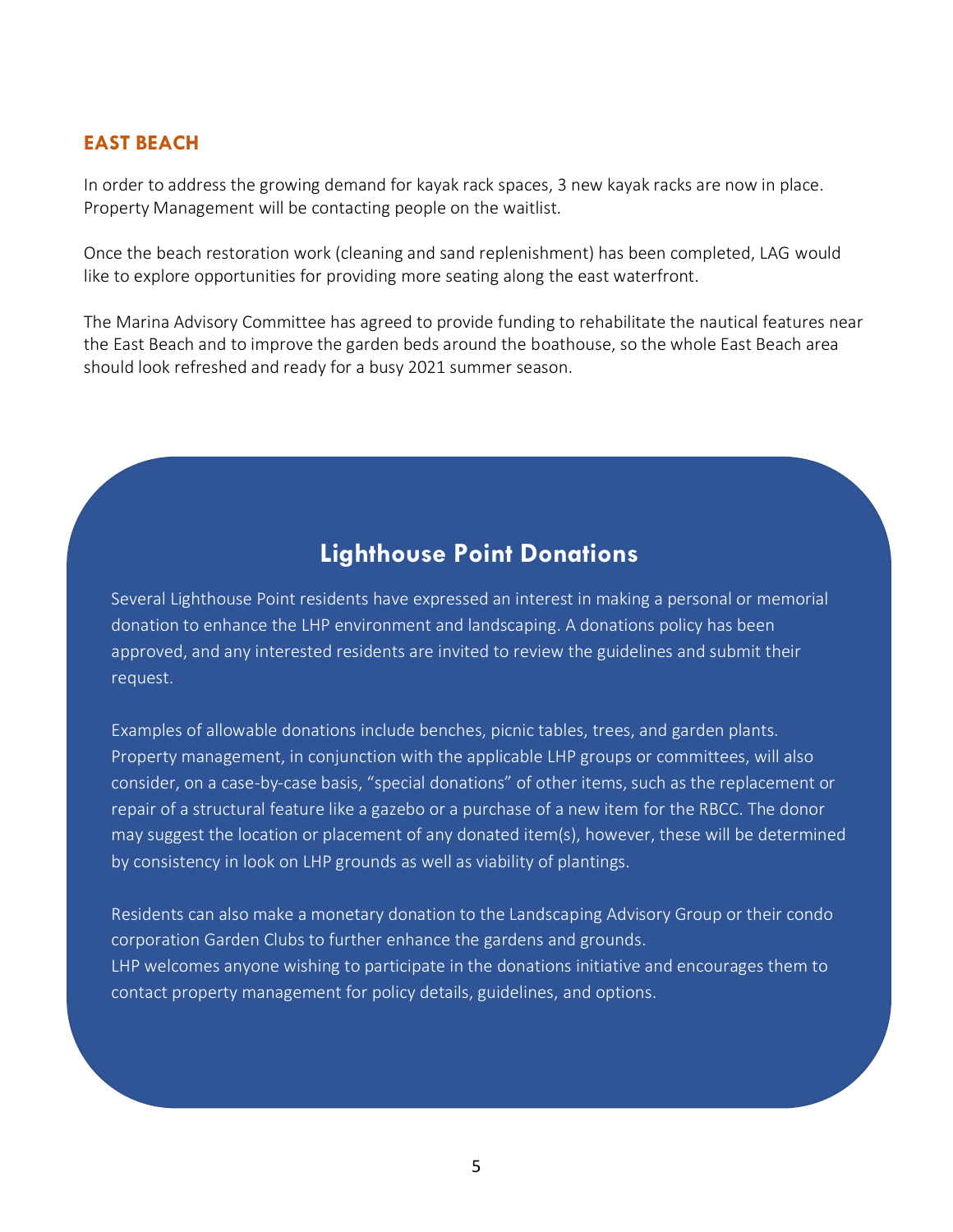# **APPENDIX [1]**

## LIGHTHOUSE POINT SHARED FACILITIES Disclaimer of Liability for Volunteer Activities

- 1. By participating as a volunteer at LHP, the volunteer acknowledges that any activity has inherent risks.
- 2. As a condition of volunteering, the volunteer releases Lighthouse Point, as well as its officers, owners and agents, from any and all claims for loss or injury, including claims for negligence, arising from the volunteer's participation in any volunteer activities.
- 3. As a condition of volunteering, the volunteer agrees to abide by the terms of the LHP policy on volunteers.
- 4. No volunteer, by virtue of their participation, is authorized to incur any obligations or create any liability on behalf of Lighthouse Point.
- 5. Lighthouse Point Shared Facilities maintain a comprehensive general liability insurance policy. Volunteers are not insured by Lighthouse Point for loss of income in the event of an injury.
- 6. All Lighthouse Point volunteers should review their personal insurance coverage and obtain disability and/or income replacement insurance should they feel these are necessary.